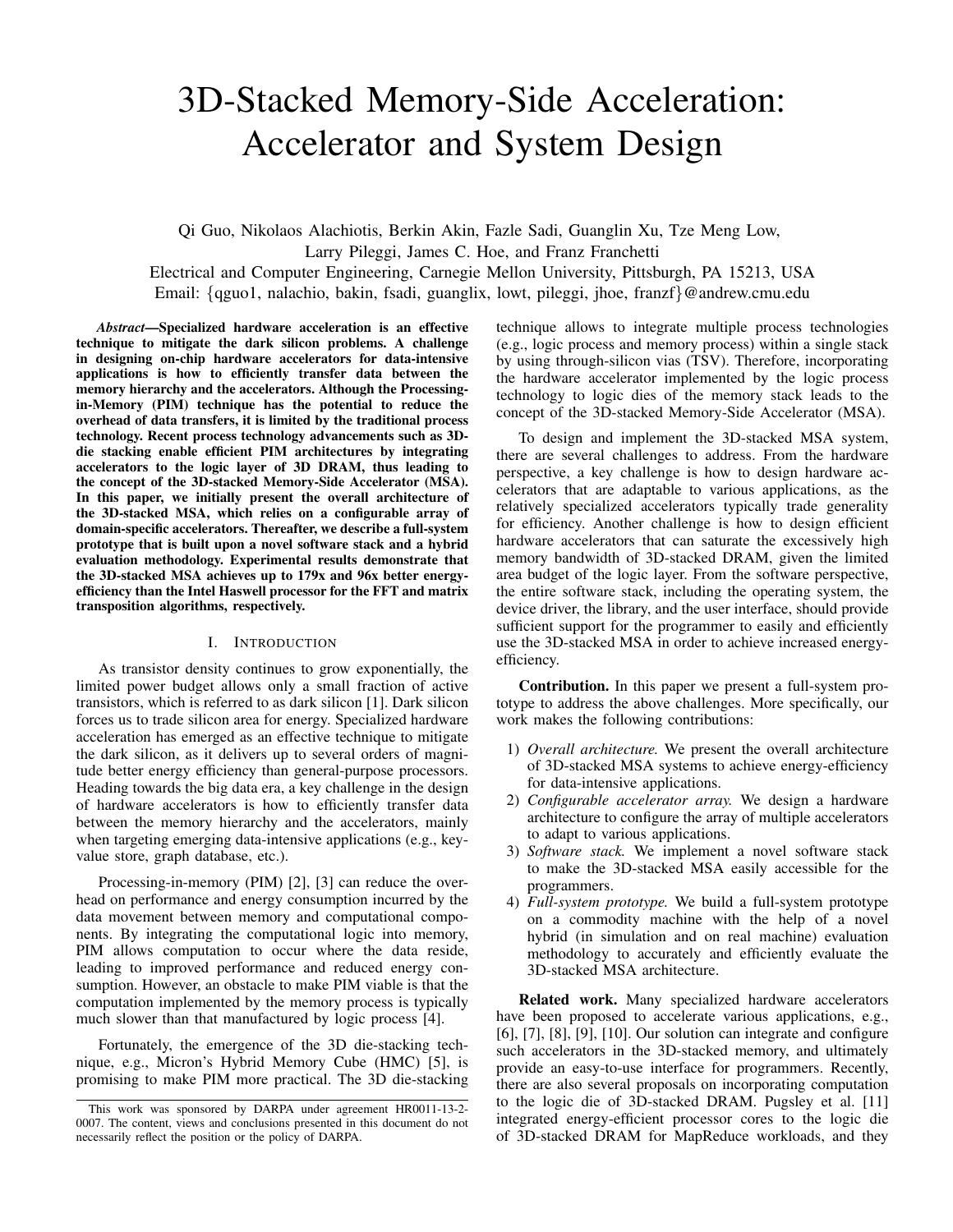

Fig. 1: The overall architecture of the proposed 3D-stacked MSA system.

further compared the benefits of different near-data computing approaches for in-memory MapReduce [12]. Zhang et al. [13] proposed to integrate programmable GPU to 3Dstacked DRAM to offer high throughput. However, to the best of the author's knowledge, our work is the first to build and evaluate a full-system 3D-stacked MSA architecture on commodity machines.

## II. OVERVIEW OF 3D-STACKED MSA

Overview. 3D-stacking technology enables the integration of specialized accelerators and 3D DRAM. As shown in Figure 1, the entire 3D-stacked Memory-Side Accelerator (MSA) system consists of a central host processor and multiple memory stacks, and they are connected with high-speed links that are also used in the HMC system. Each memory stack consists of multiple dies, while each die could be a DRAM die or a logic die. The logic die can contain the memory controller, the accelerators, or both. Each layer communicates with others in the same memory stack via high-bandwidth, low-latency, and low-energy TSVs. As the off-stack data traffic is drastically reduced, an expected use of this architecture is to efficiently process emerging data-intensive applications that typically exhibit huge memory footprints.

Accelerator layer. The accelerator layer mainly consists of a configurable array of multiple domain-specific accelerators. These accelerators target various application domains such as signal processing, graph computing, machine learning, and others. Targeting signal processing applications for instance, the potential accelerators could include *Reshape* for data layout transformations (e.g. linear to blocked, row-major to columnmajor), *FFT (fast Fourier transform)* as a basic computation kernel [14], *Resampling* for data interpolation, geometric transformations and image alignment, and *Feature Extraction* for edge and shape detection of images. Such primitive accelerators can be further configured to accomplish complicated tasks. For instance, a Synthetic Aperture Radar (SAR) image formation algorithm typically requires Reshape, FFT, and Resampling accelerators [15]. To offer such reconfigurability to the users, we have carefully designed the hardware architecture of an array of accelerators as well as the required configuration interface.

## III. THE CONFIGURABLE ACCELERATOR ARRAY

The overall design of the configurable array of accelerators is shown in Figure 2. In addition to the series of domain-



Fig. 2: The architecture of the configurable array of accelerators.

specific accelerators, the MSA architecture contains all the necessary configuration logic to implement every possible datapath described by an accelerator descriptor.

Accelerator descriptor. The accelerator descriptor typically consists of one or more passes. Each pass contains a series of processing instructions that all together describe a datapath. Each datapath is a complete processing operation that starts by retrieving input data from the main memory, implements a pipeline of the accelerators included in the pass, and stores the output data back to main memory. Additionally, the accelerator descriptor may contain flow instructions to allow the convenient implementation of iterative operations that contain one or more passes.

Architecture. When the host processor is ready to deploy the accelerator, it stores the accelerator descriptor in a preallocated memory space. When this happens, the *FETCH* unit transfers the entire descriptor to the local Instruction Memory (*IMEM*) and activates the *DECODE* unit. The DECODE unit parses the descriptor sequentially until the end of a pass is detected. For every instruction in the pass, the DECODE unit activates the corresponding accelerator and appropriately configures the switch logic at the input and output ports. When all accelerators in a pass are activated, the DECODE unit enables an accelerator initialization process during which each accelerator retrieves domain-specific configuration data from the main memory. When all accelerators in the current pass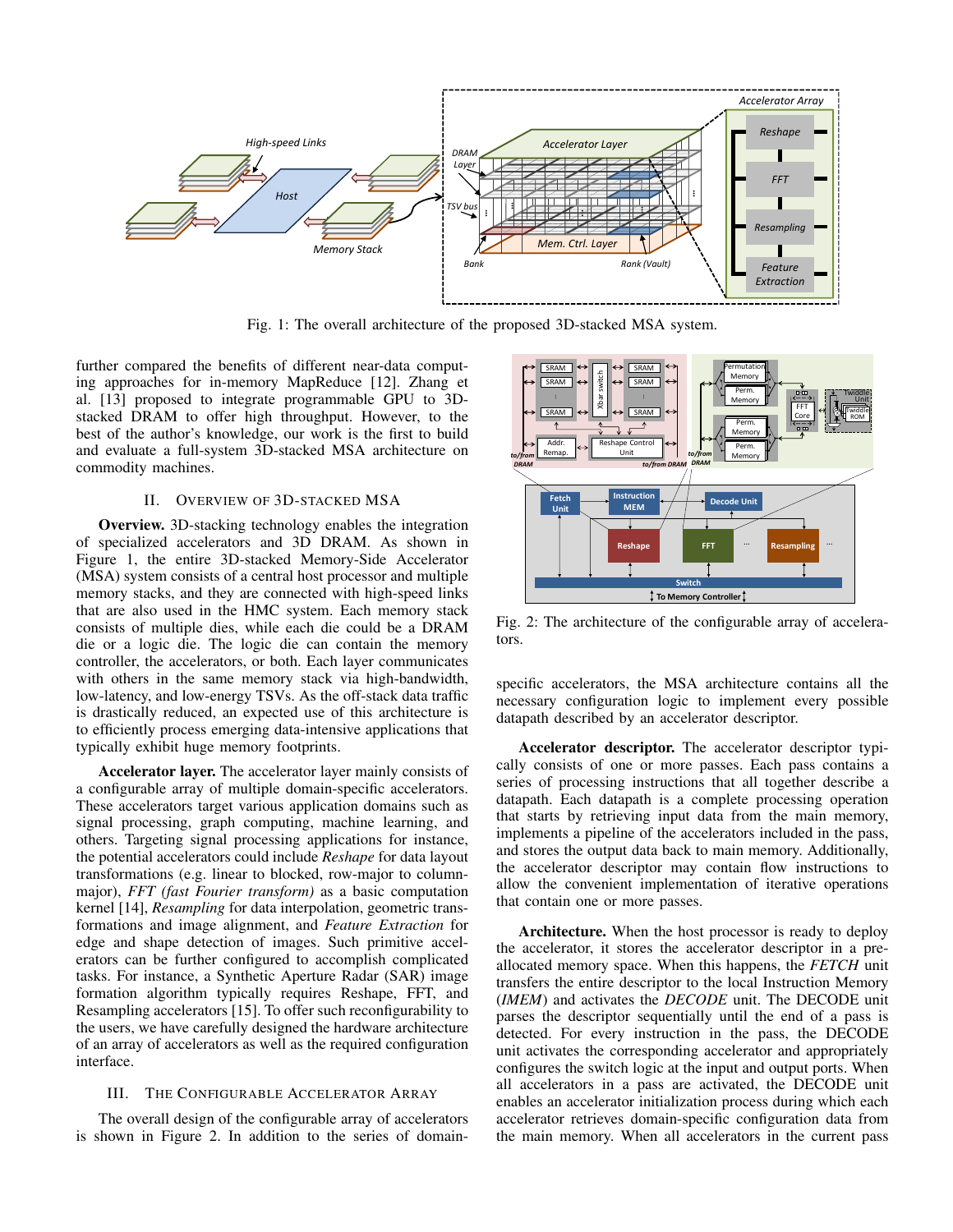are individually configured, the DECODE unit initiates the processing phase. During processing, the very first accelerator in the pass fetches input data from main memory while the last accelerator stores the output data back to main memory. It is notable that the data stays on the accelerator die during processing. The DECODE unit monitors the status of the last accelerator in the pass to detect when the pass processing is over in order to proceed with the next pass in the descriptor.

#### IV. SOFTWARE DESIGN OF 3D-STACKED MSA

To make the 3D-stacked MSA easily accessible for programmers, we revisit the entire software stack at various levels.

OS kernel level. In a typical HMC system that contains multiple memory stacks, each stack may contain several MSAs. For a given MSA, the memory stack that it is integrated can be regarded as *Local Memory Stack* (LMS), but the external memory stacks are considered as *Remote Memory Stacks* (RMS). Hence an MSA accesses the entire memory space in an asymmetric way, which is conceptually similar to NUMA (Non-Uniformed Memory Access) systems. To efficiently use the accelerator, the data for processing should reside in the LMS rather than the RMS. Therefore, in the kernel, we reserve the contiguous memory region of the LMS for MSA, so that the upper-level memory management functions (which will be elaborated later) only allocate/free memory in the LMS.

LMS is also used for communication and synchronization between the CPU and the MSA. Therefore, we further divide the entire LMS to *command* and *data* space. The command space primarily contains the command address, the status address, and the configuration parameters of the employed accelerators. The command address is monitored by the hardware, and once special commands are written to that address, the MSA is invoked for processing the task. The status address stores the state of the MSA (e.g., busy or free), which can be retrieved by the CPU. The configuration parameters of used accelerators, e.g., chaining of accelerators, the addresses of the input/output data, the number of tiles, etc., are employed to configure the accelerator array.

Driver level. In the driver level, we implement a device driver, allowing the users to directly manipulate the physical memory space (i.e., command and data space) of LMS. During the installation of the device driver, the command space is allocated from the LMS, and then it is mapped to virtual memory space via *mmap*. Thus, the corresponding MSA can be directly controlled by writing commands to the mapped space. Regarding the data space, it is also allocated/freed through the device driver. More specifically, the device driver provides *ioctl* to process the memory allocation/free requests from upperlevel library. After that, *mmap* is implemented in the device driver to map the allocated contiguous physical memory to virtual memory space. Therefore, the host and the MSA share the same virtual space, and the host is in charge of the virtualto-physical translation to reduce the hardware cost.

Library level. We provide the *native* and the *wrapped* library. The native library provides a standard library for MSA control and LMS management. As stated, CPU controls the MSA through a pre-allocated *command* space. As shown in Figure 3, the users can leverage *msa acc plan* to generate the *accelerator descriptor* as introduced in Section III. Such accelerator descriptor is stored in a structure called *acc plan*. Then, the users can invoke the accelerators with the same configuration many times by using *msa acc execute*, where the accelerator descriptor is written to the command space by a lightweight user-level *memcpy*. Finally, the accelerator descriptor can be destroyed by calling *msa acc destroy*. Additionally, the native library is also used for LMS management, and it works on the *data* space. It provides memory allocation (*msa mem alloc*) and free (*mea mem free*) functions, as shown in Figure 4.

```
// generate the accelerator descriptor
acc_plan msa_acc_plan(const char *tdl,
                      long *buf_addr,
                      long *buf_size,
                      long length);
// invoke the accelerators
void msa_acc_execute(acc_plan p);
// destroy the accelerator descriptor
void msa_acc_destroy(acc_plan p);
```
Fig. 3: The native functions working on *command* space.

```
// allocate memory from LMS
void *msa_mem_alloc(long size);
// free memory to LMS
void msa_mem_free(void *addr);
```
Fig. 4: The native functions working on *data* space.

The wrapped library aims to ease the programming burden of the users for specific applications. Assuming FFT for instance, since FFTW [16] is the most widely used interface, we implement a wrapper on the native library to provide the same interface as the FFTW. Therefore, programs written with the FFTW library can directly use MSA with only trivial modifications (e.g., by adding the MSA-related header files).

User level. In the user level, we provide a Task Description Language (TDL) to configure multiple accelerators for various applications. In the example shown in Figure 5, TDL offers 5 basic primitives, i.e., *component*, *pass*, *task*, *parallel*, and *loop*. The *component* block corresponds to a specific accelerator component (e.g., FFT, Reshape, Resampling, etc.). Multiple component blocks constitute the *pass* block, and each pass block has its own input and output data buffers. The *task* block contains multiple pass blocks, and it represents a basic computational task. The *parallel* block contains several computational tasks, and all these tasks can be executed simultaneously. The *loop* block indicates that all included tasks can be executed multiple times. In the example shown in Figure 5, the loop block should be executed 10 times. The user-specified TDL file is the input to the *msa acc plan* function to generate the corresponding accelerator descriptor.

## V. EVALUATION METHODOLOGY

One of the major issues during the design of acceleratorbased architectures is the evaluation methodology. The traditional way to evaluate a novel architecture is to conduct cycleaccurate full-system simulation on architectural simulators such as Gem5 [17]. However, such cycle-accurate full-system simulation methodology exhibits two major problems. The first one is that the simulation may be inaccurate due to specification and abstraction errors [18], which may deviate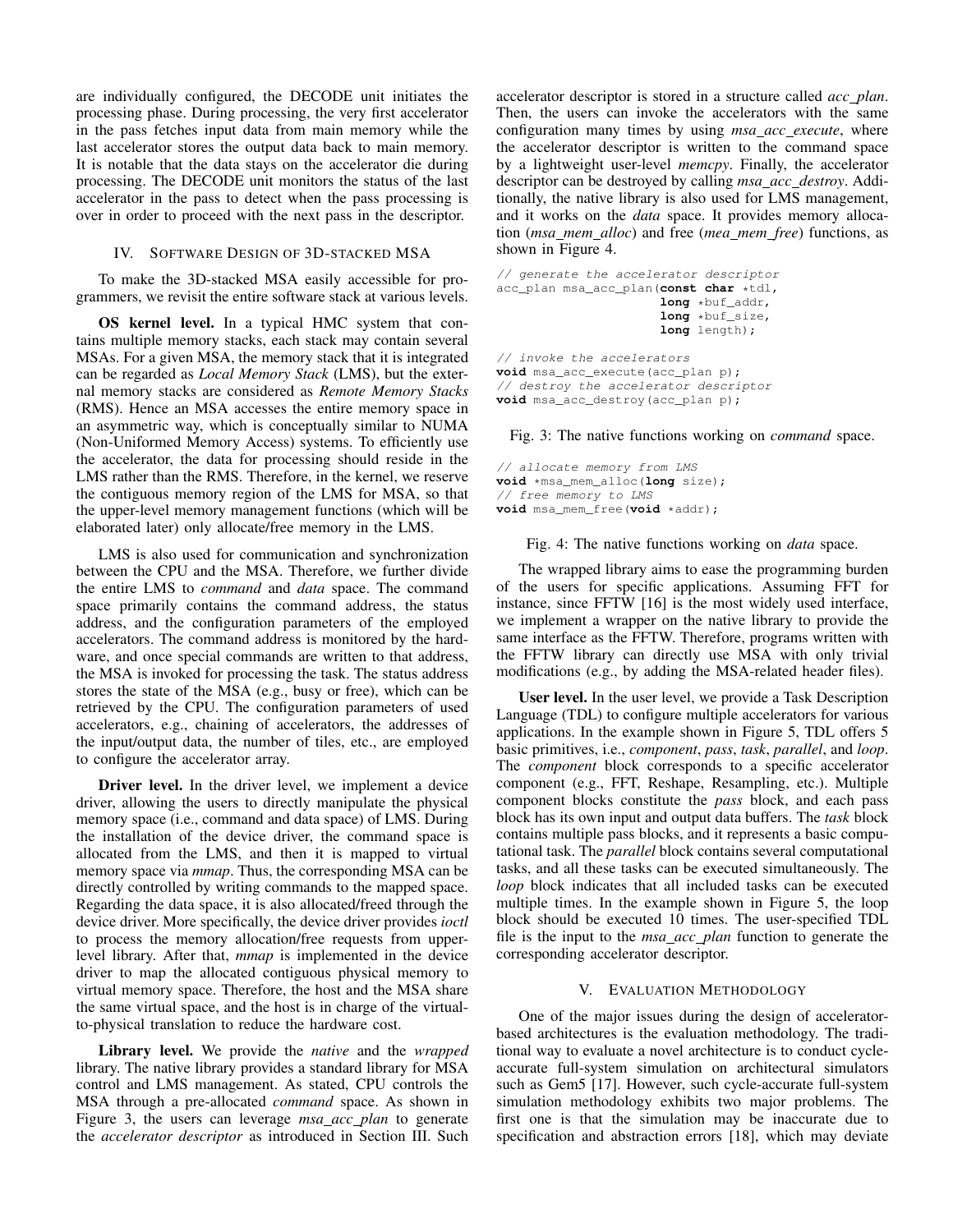

Fig. 5: An example to leverage user-level task description language (TDL) to configure multiple accelerators.

the final design decision. The second one is that the simulation speed is too slow to explore the entire design space. To address these issues, in this paper, we propose a hybrid approach that combines simulation, modeling, and native execution to accurately and efficiently evaluate the 3D-stacked MSA on commodity systems.

## *A. Overview*

Since a modern commodity system (e.g., Intel Haswell machine) typically contains multiple memory channels, and each channel has multiple memory DIMMs, each DIMM could be used to mimic one memory stack of 3D DRAM system. Therefore, we can assume that the accelerators could be attached to any of such DIMMs. Figure 6 shows the overall evaluation system for the 3D-stacked MSA architecture. We assume that the accelerators are attached to DIMM3, and thus the memory region of DIMM3 is treated as LMS (local memory stack). The behavior of DIMM3 is simulated and modeled by several tools, including Synopsis Design Compiler, DesignWare, McPAT [19], 3D DRAM Model, and overall 3D MSA Model [14]. On the other hand, the performance and power of the remaining DIMMs and the central processor are measured by native execution. Finally, the overall system performance and power are estimated by combining the simulated and the measured results.



Fig. 6: Overview of the hybrid evaluation methodology.

## *B. Measurement Methodology*

The measurement is conducted on the host processor, an 8-core Intel i7-4770K (Haswell) processor. It has two 2 memory channels, and supports at most 4 memory DIMMs. Since we are interested in the energy efficiency of the entire system, we use PAPI [20] to measure both performance and energy consumption of the host processor, as well as the "common" memory DIMMs (i.e., DIMM0, DIMM1, and DIMM2) through the Running Average Power Limit (RAPL) interface [21]. The measurement stops when entering the simulation process, and resumes when exiting the simulation.

#### *C. Simulation Methodology*

Simulation trigger. In a real 3D-stacked MSA system, the accelerator is invoked by writing control commands to a specific address space. To characterize this behavior, in the evaluated system, such command space is monitored by memory page protection. In more detail, once the protected address space is updated with control commands, the entire system will be trapped into a user-defined signal handler, where all the simulation and modeling tools are invoked to estimate the performance and power of 3D-stacked MSA.

Disable channel interleaving. Since one specific DIMM is used to mimic the LMS of the MSA, we need to determine the memory region of this DIMM so that the kernel can reserve contiguous memory for LMS. However, in commodity multichannel systems, memory channel interleaving is automatically enabled to improve the overall memory bandwidth. In the memory channel-interleaving mode, one physical page is equally distributed across different channels in cache-block granularity. In this case, the physical address is not contiguous within one memory channel. Therefore, for simulation purposes, we need to disable the memory channel interleaving on the evaluated platform.

To disable the memory channel interleaving, we only populate three memory DIMMs (i.e., DIMM0, DIMM1, and DIMM3 in Figure 6) with the same size on the motherboard to convert the channel-interleaving mode to the asymmetric mode. In the asymmetric mode, where the memory capacities of different channels are not equal, the entire memory is divided into symmetric and asymmetric zones. The symmetric zone starts at the lowest address until the asymmetric zone begins, and the symmetric zone is still in channel-interleaving mode, while the asymmetric zone is in single-channel mode. In the example shown in Figure 6, the address spaces of DIMM0 and DIMM1 are still interleaved, while the address space of DIMM3 is separate from others. Therefore, DIMM3 can be used to simulate the behavior of LMS of MSA.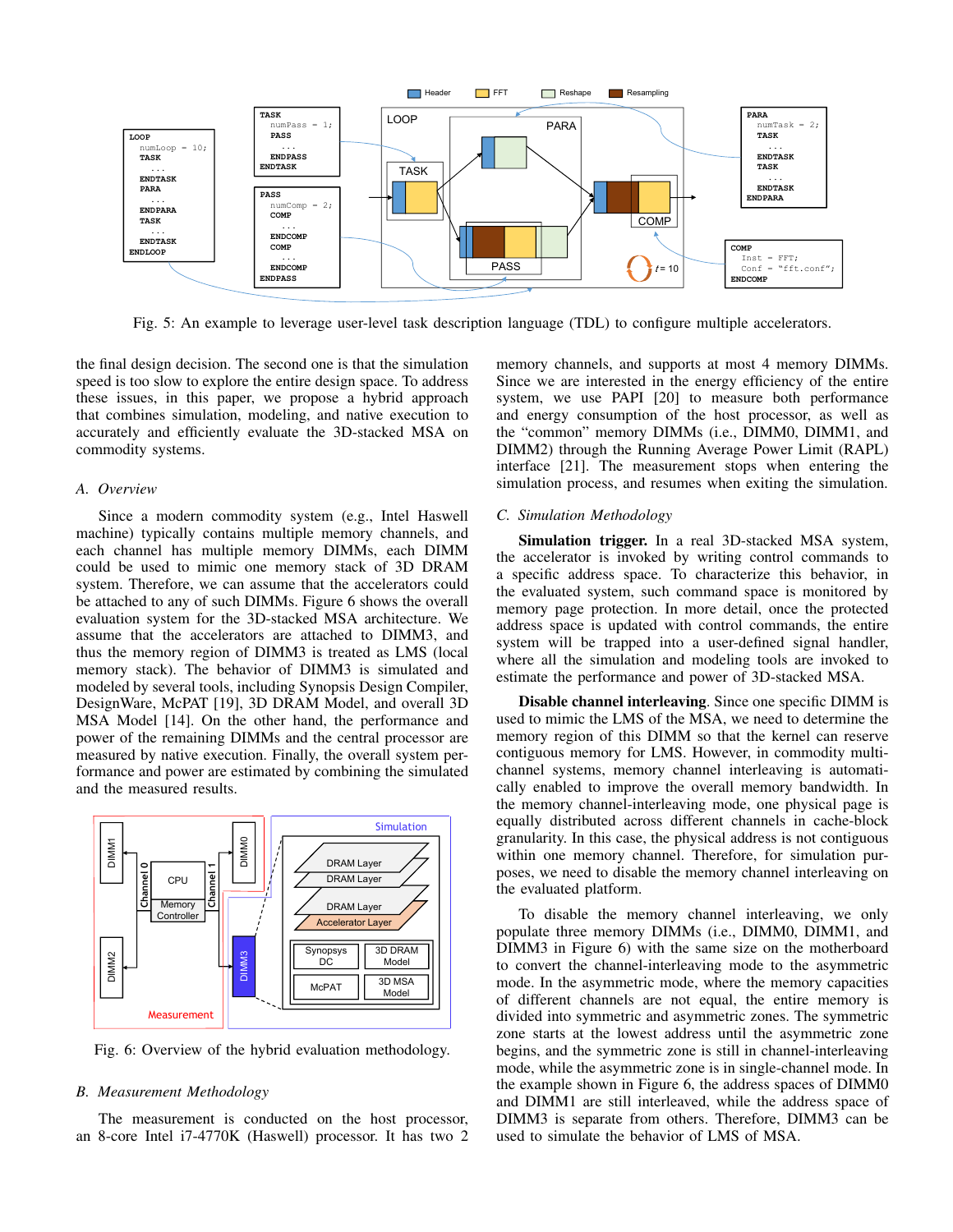

Fig. 7: The design flow to explore the co-design space of 3Dstacked MSA.

Performance/power model. The performance/power model of 3D-stacked MSA contains multiple simulation and modeling tools, including Synopsis Design Compiler, DesignWare, McPAT, 3D DRAM Model, and 3D MSA Model. The Design Compiler, DesignWare and McPAT are used to estimate the performance/power/area of the MSA logic. The 3D DRAM model is built upon CACTI-3DD [22] and a performance/power model offering the bandwidth/power estimation of 3D-stacked DRAM. According to the above information, the accelerator-specific 3D MSA model is customized to estimate the overall performance and power of the 3D-stacked MSA architecture.

One challenge in the design of a 3D-stacked MSA is that there is a huge co-design space, which consists of application parameters, accelerator architectural configurations, and 3D DRAM configurations to explore. To facilitate the exploration of such co-design space of 3D-stacked MSA, we use an automated framework based on the performance/power model. As shown in Figure 7, for each design point consisting of the application parameters (e.g., algorithm type and problem size, etc.), the architectural configurations (e.g., local memory size and data-path width, etc.), and the 3D DRAM configurations (e.g., number of TSVs and number of layers, etc.), the framework first uses Spiral [23], an automated tool to generate and optimize RTL design. The generated RTL design then undergoes the typical ASIC synthesis flow to obtain the estimated area, performance and power of the MSA logic. The 3D DRAM configuration is also sent to the 3D DRAM Model to get the estimation of the bandwidth and power of the 3D DRAM. Finally, the application parameters, the 3D DRAM configuration, the estimated area/performance/power of the MSA logic, and the estimated bandwidth/power of the 3D DRAM are treated as the inputs of the 3D MSA model to produce the overall performance and power of the 3Dstacked MSA. The above process can be automatically iterated for many times to explore the entire design space. Moreover, several advanced design space exploration techniques [24] can be also employed to significantly accelerate the search process.

## VI. EXPERIMENTAL RESULTS

We present the experimental results for (i) running an FFTW-compatible program and (ii) matrix transposition on the 3D-stacked MSA system with an FFT accelerator and a reshape accelerator, respectively.

Experimental setup. Table I shows the configuration of the

3D-stacked MSA system with memory-side FFT and reshape accelerators. The FFT accelerator processes radix-2 2D FFT, the problem size is  $4k \times 4k$ , and each point is a complex single-precision number. For design space exploration, we also consider several design options, i.e., streaming width  $(s = 2, 4, 8, 16)$ , tile width  $(t = 8, 16, 32, 64)$ , and frequency  $(f = 0.4, 0.8, 1.2, 1.6, 2 \text{ GHz})$ . The reshape accelerator performs the in-place matrix transposition on various size matrices and the design is adopted from [25].

The 3D-stacked memory has 1 GB capacity, 4 DRAM layers, 8 banks per layer, and 2,048 data TSVs. It also features 8 high-speed SERDES links each with 40 GB/s bandwidth, total 320 GB/s, similar to HMC [5]. The maximal achievable internal bandwidth of this 3D-stacked memory is about 510 GB/s and the external bandwidth can reach up to 320 GB/s. The internal power consumption is 23 W at the peak bandwidth hence the energy per bit is 5.6 pj/bit. When the data is transferred externally the energy per bit reaches 12 pj/bit.

| Category | <b>Configuration</b> | <b>Values</b>                             |
|----------|----------------------|-------------------------------------------|
| FFT      | Type                 | 2D, radix-2                               |
|          | Size                 | $4k \times 4k$                            |
|          | Precision            | Complex Single                            |
| Reshape  | Type                 | Matrix transpose                          |
|          | Size                 | $1k \times 1k \rightarrow 16k \times 16k$ |
|          | Precision            | Single                                    |
|          | Local SRAM           | $2 \times 8 \times 32$ KB = 512 KB        |
| 3D DRAM  | $N_{stack}$          | 4                                         |
|          | $N_{\text{bank}}$    | 8                                         |
|          | N <sub>TSV</sub>     | 2.048                                     |
|          | Bandwidth            | $510$ GB/s                                |

TABLE I: Configuration of 3D-stacked MSA with the FFT and the Reshape accelerators.

Experimental results. Figure 8 shows the performance (GFLOPS) and power (Watt) of the investigated design space for the FFT acceleration. The energy-efficiency of different designs varies between 6 GFLOPS/W and 46 GFLOPS/W, and the configuration of the optimal design is,  $s = 16$ ,  $t = 32$ ,  $f = 2$  GHz. We further compare the energy-efficiency of all design options to that of the Intel Haswell as shown in the right part of Figure 8, where the results are normalized to the Haswell. We observe that the improvement over the Haswell is up to 179x in terms of GFLOPS/W.



Fig. 8: The design space of 3D-stacked MSA system with FFT accelerator and comparison with Intel Haswell processor in terms of GFLOPS/W.

We also evaluate the matrix transposition using MSA and traditional multi-threaded software implementations in Figure 9 in terms of performance and energy efficiency. We report